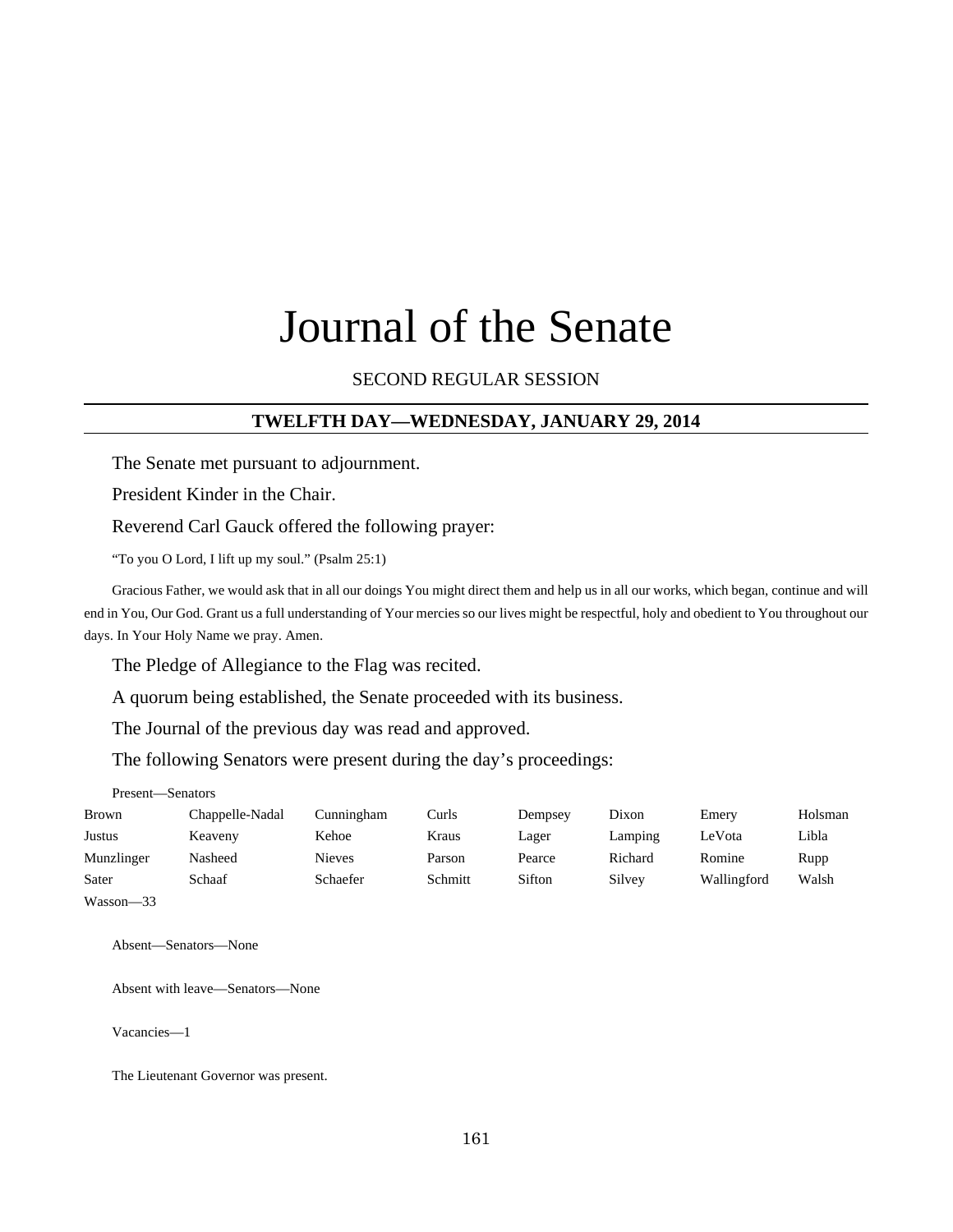#### **RESOLUTIONS**

Senator Pearce offered Senate Resolution No. 1177, regarding the Fiftieth Wedding Anniversary of Mr. and Mrs. John Angel, Warrensburg, which was adopted.

Senator Dempsey offered Senate Resolution No. 1178, regarding Joshua S. Lewis, which was adopted.

Senator Dempsey offered Senate Resolution No. 1179, regarding Zhen Yang, which was adopted.

Senator Dempsey offered Senate Resolution No. 1180, regarding John Taylor, which was adopted.

Senator Dempsey offered Senate Resolution No. 1181, regarding Alice and Joseph Buehrle, which was adopted.

Senator Dempsey offered Senate Resolution No. 1182, regarding Deborah Russ, which was adopted.

Senator Dempsey offered Senate Resolution No. 1183, regarding Sgt. Gary R. Schwendemann, which was adopted.

Senator Dempsey offered Senate Resolution No. 1184, regarding Police Officer Ross Riggins, which was adopted.

Senator Dempsey offered Senate Resolution No. 1185, regarding Sergeant Ron Lloyd, which was adopted.

Senator Dempsey offered Senate Resolution No. 1186, regarding Sergeant Michael Aulbert, which was adopted.

Senator Dempsey offered Senate Resolution No. 1187, regarding Detective Don Stepp, which was adopted.

Senator Dempsey offered Senate Resolution No. 1188, regarding Sergeant Ron Lloyd, which was adopted.

Senator Dempsey offered Senate Resolution No. 1189, regarding Police Officer Dean Meyer, which was adopted.

Senator Dempsey offered Senate Resolution No. 1190, regarding Police Officer Rick Fischer and his K-9 partner, Phoenix, which was adopted.

Senator Dempsey offered Senate Resolution No. 1191, regarding Police Officer Kevin Euton, which was adopted.

Senator Dempsey offered Senate Resolution No. 1192, regarding Police Officer Dan Gibbons, which was adopted.

Senator Dempsey offered Senate Resolution No. 1193, regarding Police Officer Thomas McBride, which was adopted.

Senator Dempsey offered Senate Resolution No. 1194, regarding Police Officer Clint Cole, which was adopted.

Senator Dempsey offered Senate Resolution No. 1195, regarding Police Officer Chris Duke, which was adopted.

Senator Dempsey offered Senate Resolution No. 1196, regarding Police Officer Mark Vollmar, which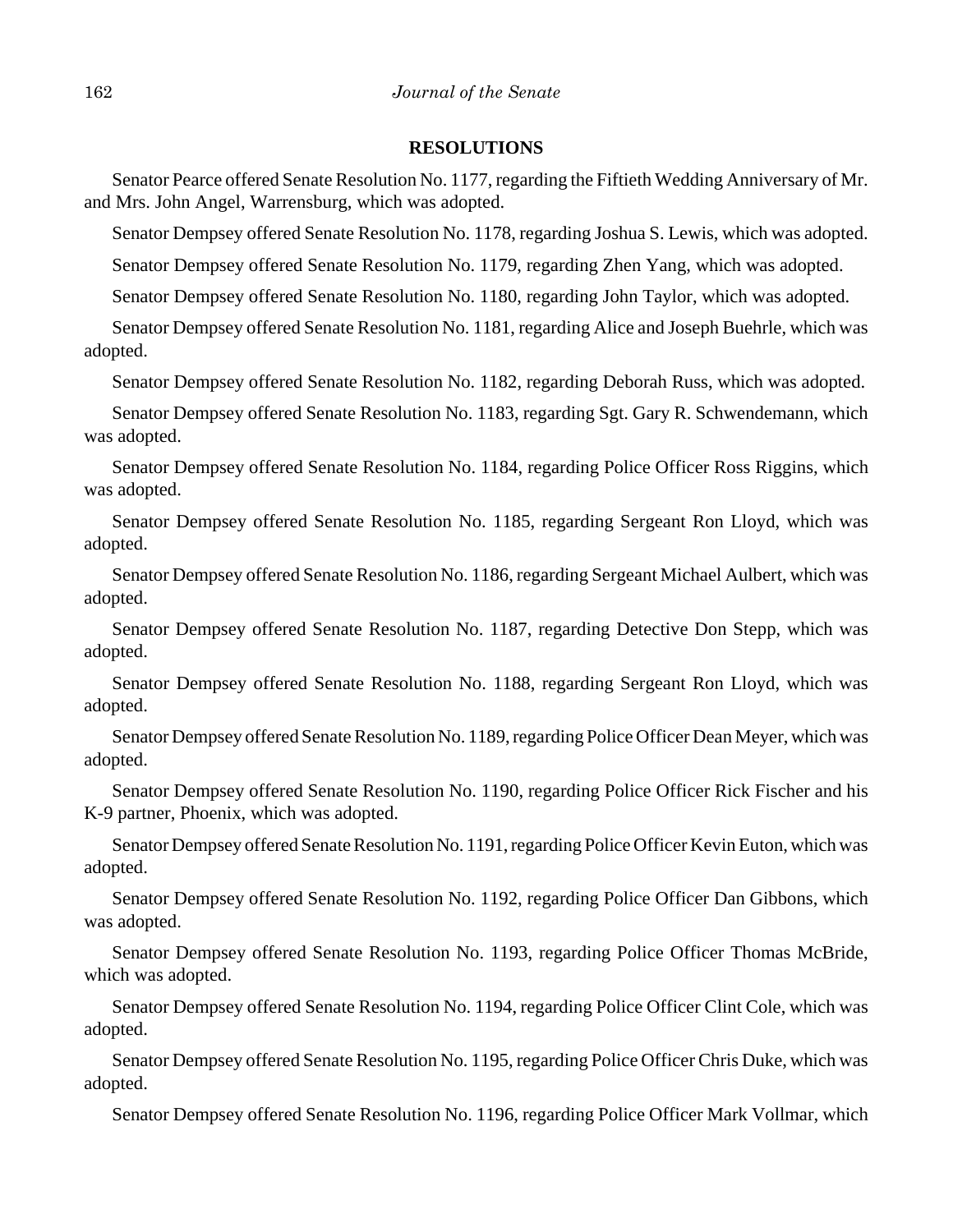was adopted.

Senator Dempsey offered Senate Resolution No. 1197, regarding Bob Kirkwood, which was adopted.

Senator Schmitt offered Senate Resolution No. 1198, regarding the Barthelmass family, which was adopted.

Senator Schmitt offered Senate Resolution No. 1199, regarding Tom and Judy Honigfort, which was adopted.

Senator Schmitt offered Senate Resolution No. 1200, regarding Beverly Collin, which was adopted.

Senator Schmitt offered Senate Resolution No. 1201, regarding Erma Reid, which was adopted.

Senators Kehoe, Pearce and Munzlinger offered the following resolution:

#### SENATE RESOLUTION NO. 1202

WHEREAS, the Missouri General Assembly has compiled a long tradition of rendering assistance to those programs aimed at developing exemplary qualities of citizenship and leadership within our youth; and

WHEREAS, the Missouri Girls State program of the American Legion Auxiliary has earned considerable recognition for its success in providing young women with a unique and valuable insight into the process of democratic government through a format of direct role-playing experience; and

WHEREAS, during June 2014, the American Legion Auxiliary, Department of Missouri, is conducting the annual session of Missouri Girls State; and

WHEREAS, an important highlight of this event would be conducting a mock legislative session in the Senate Chamber at our State Capitol where participants could gather to gain a more realistic insight into official governmental and electoral proceedings;

NOW, THEREFORE, BE IT RESOLVED that we, the members of the Missouri Senate, Ninety-seventh General Assembly, Second Regular Session, hereby grant the adult leaders and participants of the Seventy-third Session of the Missouri Girls State permission to use the Senate Chamber for the purpose of conducting a mock legislative session on Wednesday, June 25, 2014, from 9:00 a.m. to 12:30 p.m.

Senator Kehoe requested unanimous consent of the Senate that the rules be suspended for the purpose of taking **SR 1202** up for adoption, which request was granted.

On motion of Senator Kehoe, **SR 1202** was adopted.

Senator Kehoe offered the following resolution:

#### SENATE RESOLUTION NO. 1203

WHEREAS, the Missouri Senate recognizes the importance of empowering citizens to actively participate in the democratic process; and

WHEREAS, the Senate has a long tradition of rendering assistance to those organizations which sponsor projects in the interest of good citizenship; and

WHEREAS, the Missouri Catholic Conference has as its purposes to promote the material and spiritual well being of all the people of the state of Missouri and to participate in the democratic process of government:

NOW, THEREFORE, BE IT RESOLVED by the members of the Missouri Senate, Ninety-seventh General Assembly, that the Missouri Catholic Conference be hereby granted permission to use the Senate Chamber and the Senate Hearing Rooms from 7:00 a.m. to 5:00 p.m. on Saturday, October 4, 2014, for the purpose of a citizens assembly and workshops.

Senator Kehoe requested unanimous consent of the Senate that the rules be suspended for the purpose of taking **SR 1203** up for adoption, which request was granted.

On motion of Senator Kehoe, **SR 1203** was adopted.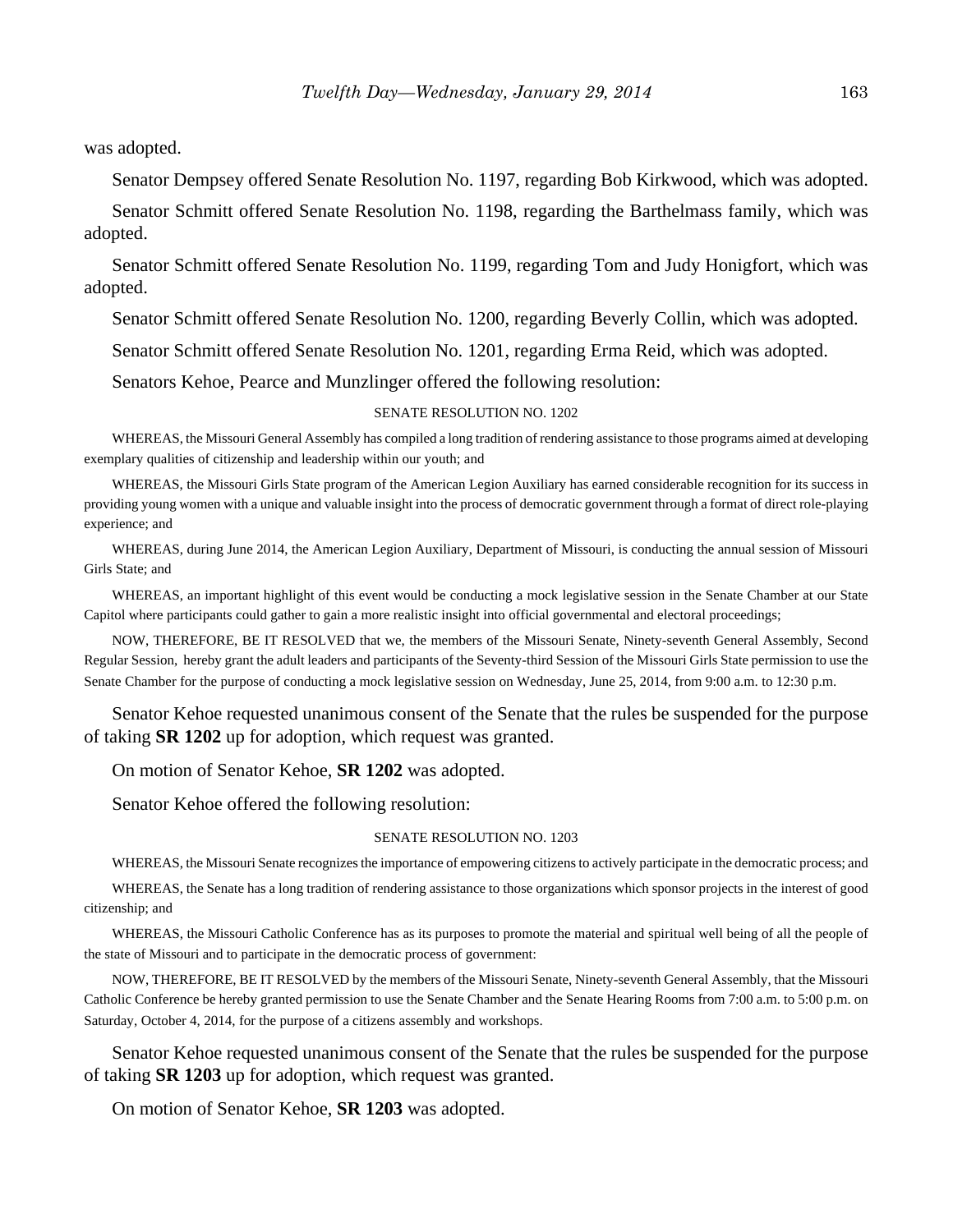Senator Dempsey, joined by the entire membership, offered the following resolution, which was read and adopted:

#### SENATE RESOLUTION NO. 1204

Whereas, the members of the Missouri Senate truly were saddened by the death of Kenneth Maurice "Ken" Holman on January 23, 2014, at the age of eighty-nine; and

Whereas, born on September 17, 1924, Ken Holman was the son of Meddren and Marguerite Holman of Kansas City, Missouri, and a highly esteemed graduate of Lincoln High School who served in the United States Army during World War II and earned a Bronze Star, a Purple Heart, a Good Conduct Medal, the European-African-Middle Eastern Medal, an American Theater Medal, a World War II Victory Medal, the Combat Infantry Badge, and a Marksmanship Badge; and

Whereas, Ken Holman was employed with the Missouri State Senate as a Doorkeeper for twenty-two years, by the Missouri Department of Revenue as the Manager of General Services for ten years, by the Union Pacific Railroad, and as an automobile salesman; and

Whereas, Ken Holman was a member of the Orient Consistory #10 in the Kansas City, Kansas, 32nd Degree Masons and also was active at Quinn Chapel AME Church; and

Whereas, Ken Holman is survived by his beloved wife, Anna Holman, whom he married on June 5, 2004, in Newark, New Jersey; children, Jan Valerie Jeffrey, Keith Maurice Holman, Penny LaVerne Holman, Ian Scott, Pia Scott, and Wanda Onquè; and grandchildren, Alexis Monèt Kenney and Shaquil Scott; and

Whereas, it is fitting and proper that the Missouri Senate should pause in its diverse legislative duties in order to acknowledge the passing away of a trusted former employee, the past Head Doorkeeper Ken Holman:

Now, Therefore, Be It Resolved that we, the members of the Missouri Senate, Ninety-seventh General Assembly, join to memorialize the life and work of Ken Holman and to convey this legislative body's most heartfelt condolences to his family members, colleagues, friends, and neighbors who now miss his considerable strength, warmth, and light in their daily lives; and

Be It Further Resolved that the Secretary of the Senate be instructed to prepare a properly inscribed copy of this resolution in memory of Kenneth Maurice "Ken" Holman of Jefferson City, Missouri.

The Senate observed a moment of silence in memory of Ken Holman.

# **CONCURRENT RESOLUTIONS**

Senators Pearce, Keaveny and Justus offered the following concurrent resolution:

#### SENATE CONCURRENT RESOLUTION NO. 28

WHEREAS, the state of Missouri maintains and values its relationship with Taiwan; and

WHEREAS, April 10, 2014, will mark the 35<sup>th</sup> anniversary of the enactment of the Taiwan Relations Act, which encourages continued commercial and cultural relations between the people of the United States and the people of Taiwan; and

WHEREAS, Taiwan was the 10<sup>th</sup> largest import partner and the 23<sup>rd</sup> largest export partner of the state of Missouri in 2012; and

WHEREAS, Governor Jay Nixon led a 31-member delegation to visit Taiwan in March, 2013, witnessing the signing of the Memorandum of Intent between Taiwan and the state of Missouri, which will take all steps as may be necessary and feasible to promote trade and economic cooperation with the goal of \$500 million in exports over the next four years between the parties; and

WHEREAS, Taiwan and the United States resumed negotiation under the Trade and Investment Framework Agreement in March, 2013, after a five-year hiatus; and

WHEREAS, a Bilateral Investment Agreement gives investors in both economies greater assurance that the capital they are putting at risk in each other's market will be adequately protected; and

WHEREAS, the United States has already concluded, or is seeking to negotiate, bilateral investment agreements with nine of its top ten trading partners, and Taiwan is the sole exception; and

WHEREAS, opening negotiations for a BIA between the United States and Taiwan will provide more stability for strong two-way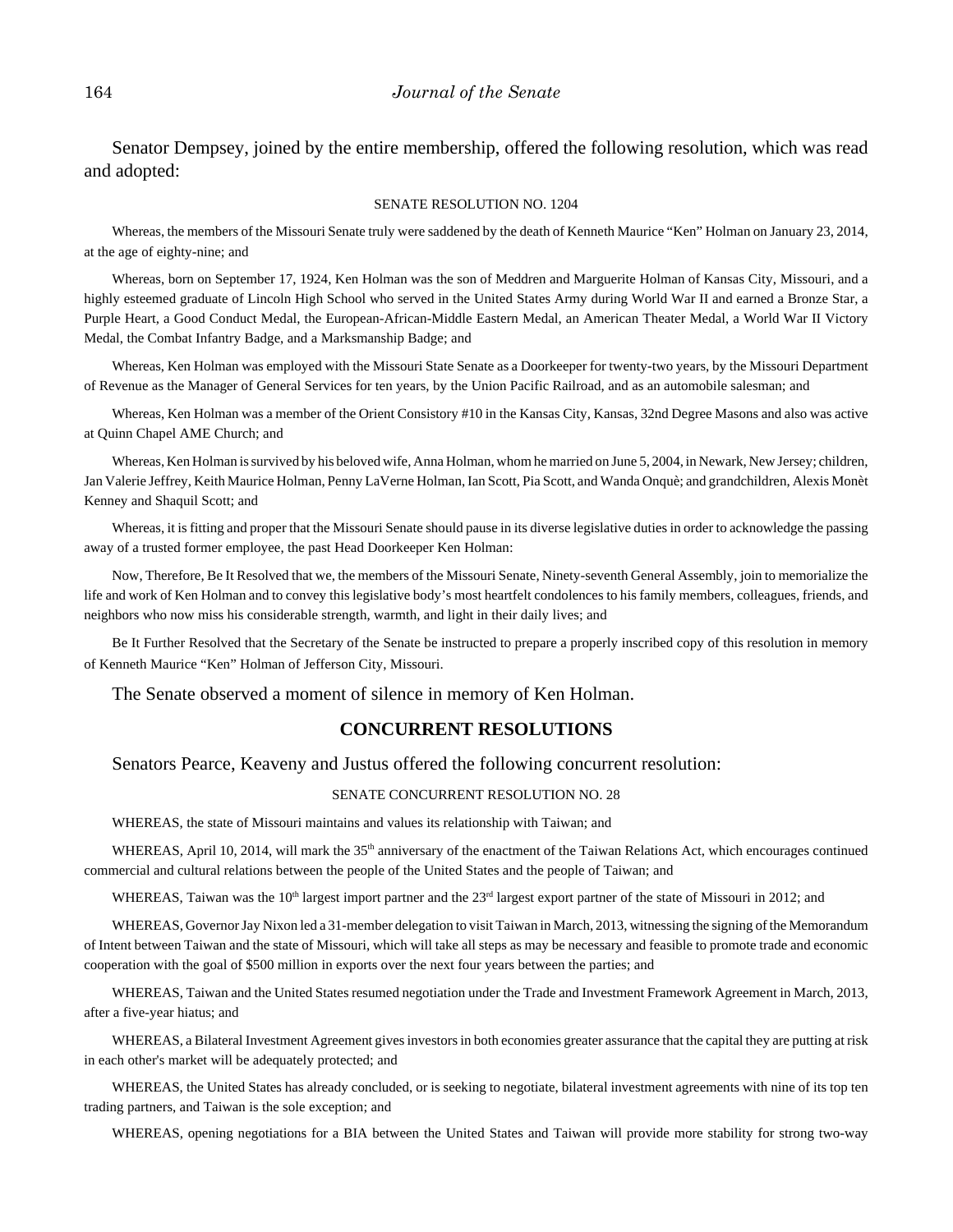#### investment ties; and

WHEREAS, Taiwan hopes to work via regional economic bodies to further develop bilateral and multilateral trade with the United States and other nations in the Asia-Pacific region, seeking to join the United States-led Trans-Pacific Partnership; and

WHEREAS, Taiwan and mainland China signed a landmark trade agreement, the Economic Cooperation Framework Agreement in 2010. This trade agreement has opened up immense opportunities to Taiwan investors, including those who are from the state of Missouri and in mainland China, and continues to expand to provide additional benefits:

NOW THEREFORE BE IT RESOLVED that the members of the Missouri Senate, Ninety-seventh General Assembly, Second Regular Session, the House of Representatives concurring therein, hereby support the resumption of the Trade and Investment Framework Agreement talks between the United States and Taiwan, and expresses support for Taiwan's efforts to secure entry into the Trans-Pacific Partnership, along with the United States and other friendly Asia-Pacific Rim countries; and

BE IT FURTHER RESOLVED that the Secretary of the Missouri Senate be instructed to prepare properly inscribed copies of this resolution for the United States Secretary of State, each member of the Missouri Congressional delegation, and the Director-General of the Taipei Economic and Cultural Office in Kansas City.

#### Senator Wallingford offered the following concurrent resolution:

#### SENATE CONCURRENT RESOLUTION NO. 29

WHEREAS, in Missouri, children between 17 and 18 years of age are considered adults and no longer fall under the jurisdiction of juvenile courts and children as young as 12 years of age can be certified as adults and tried in adult court rather than in juvenile court; and

WHEREAS, according to the Division of Youth Services (DYS), in Fiscal Year 2013, 919 youth were committed to the DYS and of all the youth receiving DYS educational services in FY 2013, 22% were identified as having an educational disability, 43% had a history of prior mental health services; 54% had a history of prior substance abuse involvement; 12% were committed for the most serious felonies; 38% were committed for less serious offenses and 12% were committed for juvenile offenses; and

WHEREAS, although the DYS has been lauded across the country as a successful model for other states to follow, it is imperative that Missouri address the issue of treating youth in the adult criminal system and consider the benefits to the youth, the youth's family, society and to this state by retaining youth under juvenile justice jurisdiction:

NOW THEREFORE BE IT RESOLVED that the members of the Missouri Senate, Ninety-seventh General Assembly, Second Regular Session, the House of Representatives concurring therein, hereby create the Juvenile Justice Task Force; and

BE IT FURTHER RESOLVED that the mission of the task force shall be to fully consider and make recommendations in a report to the General Assembly on:

- (1) Raising the age of juvenile court jurisdiction to age eighteen;
- (2) Removing juveniles from adult jails pre-trial;
- (3) Revising the age of certification to adult court;
- (4) Current laws relating to the jurisdiction of the juvenile court;
- (5) Current research on best practices for handling offenses committed by youth in the court system;
- (6) The benefits of retaining youth under juvenile justice jurisdiction in this state;
- (7) Methods to reduce the number of youth in adult detention centers and prisons; and
- (8) The long-term fiscal impact of treating youth in the adult criminal system; and

BE IT FURTHER RESOLVED that the task force shall consist of the following members:

(1) Two members of the Senate, one appointed by the President Pro Tempore of the Senate and one by the Minority Leader of the Senate;

(2) Two members of the House of Representatives, one appointed by the Speaker of the House of Representatives and one by the Minority Leader of the House of Representatives;

(3) The State Courts Administrator or his or her designee;

(4) The Director of the Division of Youth Services or his or her designee;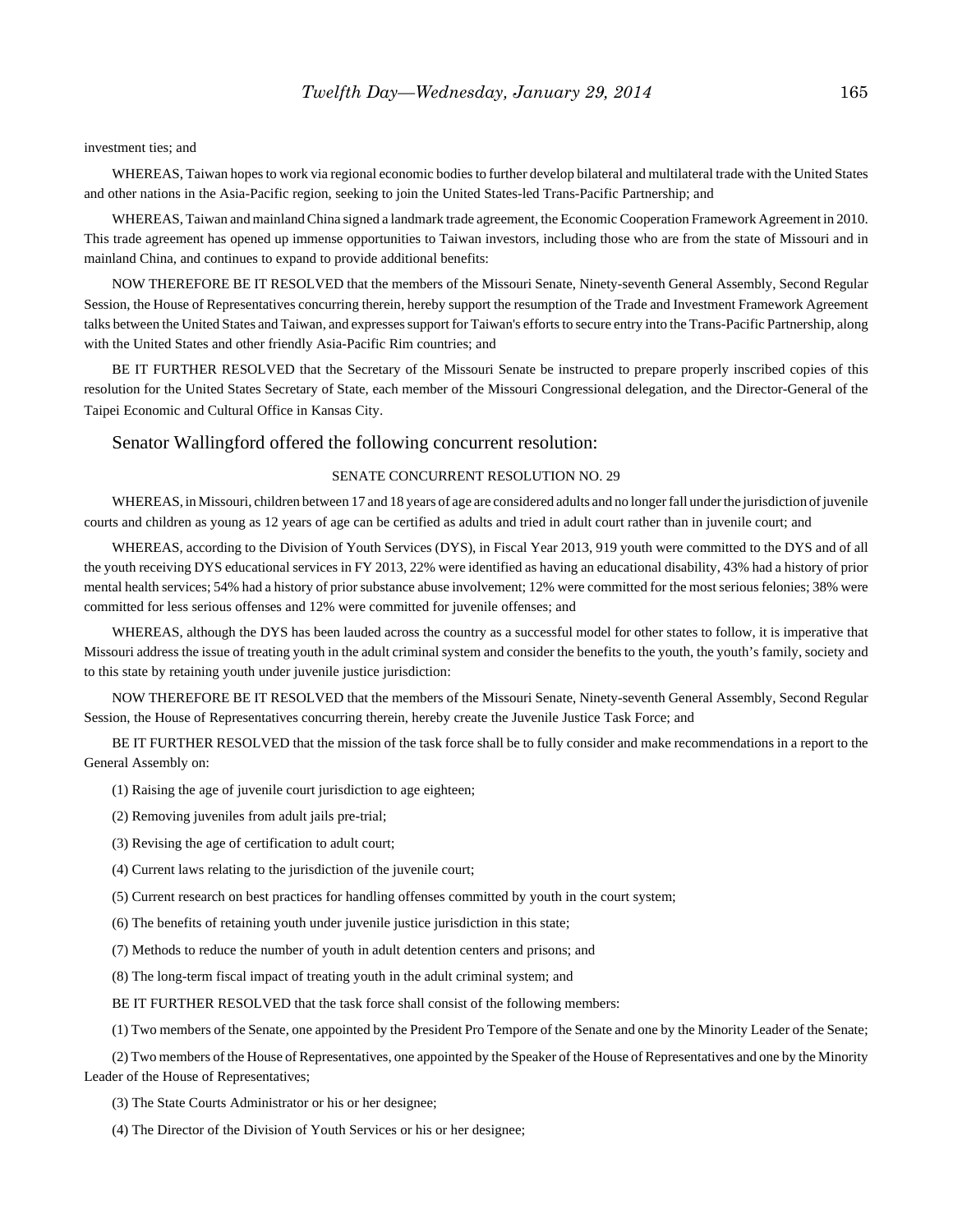(5) The Director of the Children's Division or his or her designee;

(6) The Chair of the State Juvenile Justice Advisory group;

(7) The Director of the Office of Public Defender or his or her designee;

(8) The Director of the Office of Prosecution Services, or his or her designee;

(9) One representative from the advocacy community who has organized to advocate for juvenile justice policy reform on the state and federal level, appointed by the President Pro Tempore of the Senate;

(10) One representative from a state coalition in existence for more than 30 years which has been advocating for Missouri's at-risk, abused and neglected children and the people who care for them, appointed by the Speaker of the House of Representatives;

(11) One representative from the juvenile and family courts appointed by the President Pro Tempore of the Senate;

(12) One mental health provider specializing in adolescent and mental health, appointed by the Speaker of the House of Representatives;

(13) An ex-offender who was charged as an adult for an offense committed as a juvenile appointed by the President Pro Tempore of the Senate;

(14) One at-large public member appointed by the Speaker of the House of Representatives; and

BE IT FURTHER RESOLVED that the staffs of Senate Research, House Research, and the Joint Committee on Legislative Research shall provide such legal, research, clerical, technical, and bill drafting services as the Task Force may require in the performance of its duties; and

BE IT FURTHER RESOLVED that the Task Force, its members, and any staff assigned to the Task Force shall receive reimbursement for their actual and necessary expenses incurred in attending meetings of the Task Force or any subcommittee thereof; and

BE IT FURTHER RESOLVED that the Task Force shall meet within two months from adoption of this resolution and will report its recommendations and findings to the Missouri General Assembly by January 1, 2015 and shall terminate on January 1, 2015; and

BE IT FURTHER RESOLVED that the Juvenile Justice Task Force is authorized to function during the legislative interim between the Second Regular Session of the Ninety-seventh General Assembly and the First Regular Session of the Ninety-eighth General Assembly through January 1, 2015, as authorized by State v. Atterburry, 300 S.W.2d 806 (Mo. 1957); and

BE IT FURTHER RESOLVED that the Secretary of the Missouri Senate be instructed to prepare properly inscribed copies of this resolution for the Office of the State Courts Administrator and the Director of the Department of Social Services.

#### Senators Justus, Curls and Holsman offered the following concurrent resolution:

#### SENATE CONCURRENT RESOLUTION NO. 30

Relating to the ratification of the Equal Rights Amendment to the United States Constitution.

WHEREAS, three years after women won the right to vote, the Equal Rights Amendment to the United States Constitution, authored by Alice Paul, head of the National Women's Party, was introduced in Congress by Senator Curtis and Representative Anthony, both Republicans; and

WHEREAS, the Equal Rights Amendment to the United States Constitution passed the United States Senate and then the United States House of Representatives, and on March 22, 1972, the proposed Amendment to the United States Constitution was sent to the states for ratification; and

WHEREAS, the Equal Rights Amendment to the United States Constitution states:

"Section 1. Equality of rights under the law shall not be denied or abridged by the United States or by any state on account of sex.

Section 2. The Congress shall have the power to enforce, by appropriate legislation, the provisions of this article.

Section 3. This amendment shall take effect two years after the date of ratification."; and

WHEREAS, Congress placed a deadline of June 30, 1982, on the ratification process and thirty-five states ratified the proposed Amendment before the deadline; and

WHEREAS, Congress may not have the constitutional authority to place a deadline on the ratification process; and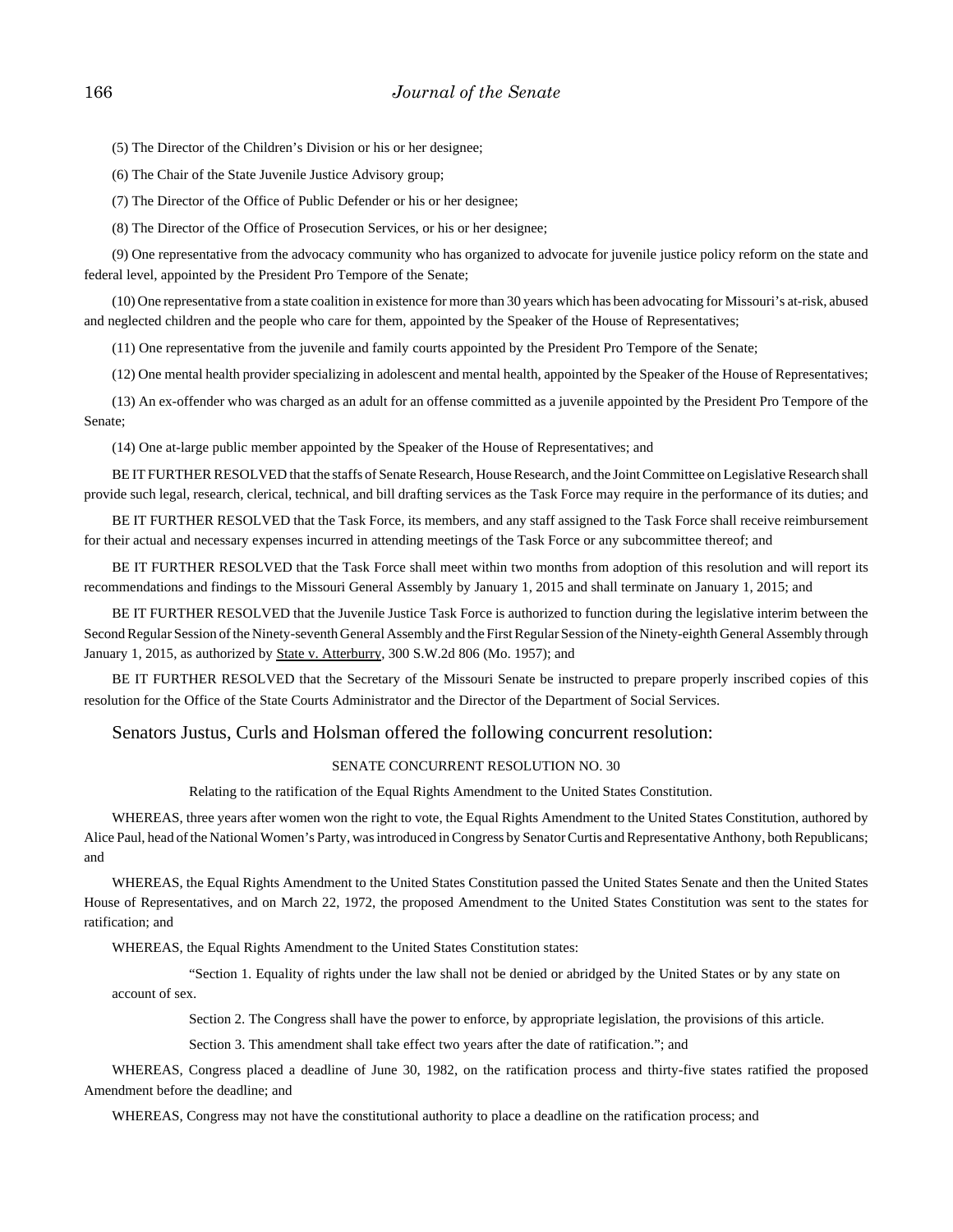WHEREAS, Article V of the United States Constitution allows the General Assembly of the State of Missouri to ratify this proposed Amendment to the Constitution of the United States; and

WHEREAS, the General Assembly of the State of Missouri finds that the proposed Amendment is meaningful and needed as part of the United States Constitution and that the present political, social and economic conditions are the same as or are even more demanding today than they were when the proposed Amendment was first submitted for adoption:

NOW, THEREFORE, BE IT RESOLVED that the members of the Missouri Senate, Ninety-seventh General Assembly, Second Regular Session, the House of Representatives concurring therein, hereby ratify the Equal Rights Amendment to the United States Constitution; and

BE IT FURTHER RESOLVED that the Secretary of the Senate be instructed to prepare a properly inscribed copy of this resolution for the Archivist of the United States, Washington, D.C.; the Vice President of the United States; the Speaker of the United States House of Representatives; and each member of the Missouri Congressional delegation with request that it be printed in the Congressional Record.

Read 1st time.

### **INTRODUCTION OF BILLS**

The following Bills were read the 1st time and ordered printed:

**SB 794**–By Chappelle-Nadal.

An Act to repeal section 362.333, RSMo, and to enact in lieu thereof one new section relating to irrevocable life insurance trusts.

#### **SB 795**–By Lager.

An Act to repeal section 161.216, RSMo, relating to early childhood education.

#### **SB 796**–By Parson.

An Act to repeal section 451.040, RSMo, and to enact in lieu thereof one new section relating to marriage licenses, with an existing penalty provision.

#### **SB 797**–By Nieves.

An Act to repeal section 304.152, RSMo, and to enact in lieu thereof one new section relating to voluntary roadside checkpoints.

## **SB 798**–By Emery.

An Act to repeal sections 160.514, 160.518, 160.526, 160.820, and 161.092, RSMo, and to enact in lieu thereof five new sections relating to elementary and secondary education standards.

### **SB 799**–By Emery.

An Act to repeal section 490.715, RSMo, and to enact in lieu thereof one new section relating to the introduction of evidence for determining the cost of medical treatment.

#### **SB 800**–By Romine.

An Act to authorize the conveyance of property owned by the state in St. Francois County to the City of Farmington.

#### **SB 801**–By Holsman.

An Act to repeal section 393.1030, RSMo, and to enact in lieu thereof one new section relating to the renewable energy standard.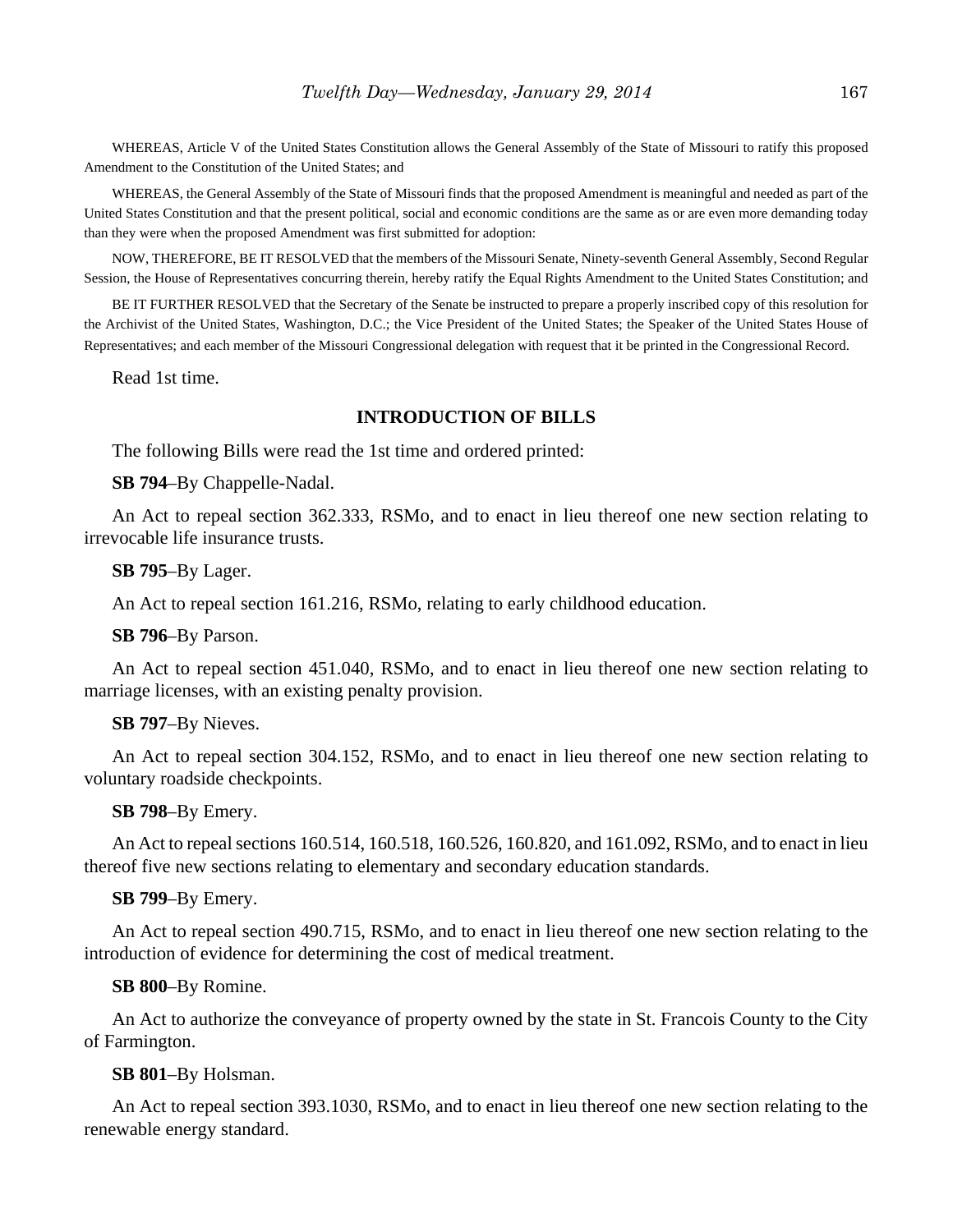# **SB 802**–By Dixon.

An Act to repeal sections 210.145, 210.152, and 210.183, RSMo, and to enact in lieu thereof three new sections relating to child abuse investigations, with an existing penalty provision.

# **SB 803**–By Justus.

An Act to repeal sections 64.170 and 64.205, RSMo, and to enact in lieu thereof one new section relating to county building codes.

# **SENATE BILLS FOR PERFECTION**

Senator Dixon moved that **SB 507**, with **SS** and **SA 2** (pending), be called from the Informal Calendar and again taken up for perfection, which motion prevailed.

**SA 2** was again taken up.

Senator Pearce assumed the Chair.

Senator Schmitt moved that **SA 2** be adopted, which motion prevailed.

Senator Schmitt offered **SA 3**:

# SENATE AMENDMENT NO. 3

Amend Senate Substitute for Senate Bill No. 507, Page 2, Section 26.018, Lines 9-10, by striking the words "within four months of the date of issuance of the writ"; and inserting in lieu thereof the following: "**at the next general election**".

Senator Schmitt moved that the above amendment be adopted, which motion prevailed.

Senator Sifton offered **SA 4**:

# SENATE AMENDMENT NO. 4

Amend Senate Substitute for Senate Bill No. 507, Pages 22-26, Section 287.610 of said bill, by striking all of said section from the bill; and

Further amend the title and enacting clause accordingly.

Senator Sifton moved that the above amendment be adopted.

Senator Kehoe assumed the Chair.

At the request of Senator Dixon, **SB 507**, with **SS** and **SA 4** (pending), was placed on the Informal Calendar.

# **MESSAGES FROM THE HOUSE**

The following message was received from the House of Representatives through its Chief Clerk:

Mr. President: I am instructed by the House of Representatives to inform the Senate that the House has taken up and passed **HB 1125**, entitled:

An Act to repeal sections 115.124 and 115.395, RSMo, and to enact in lieu thereof two new sections relating to elections, with an emergency clause.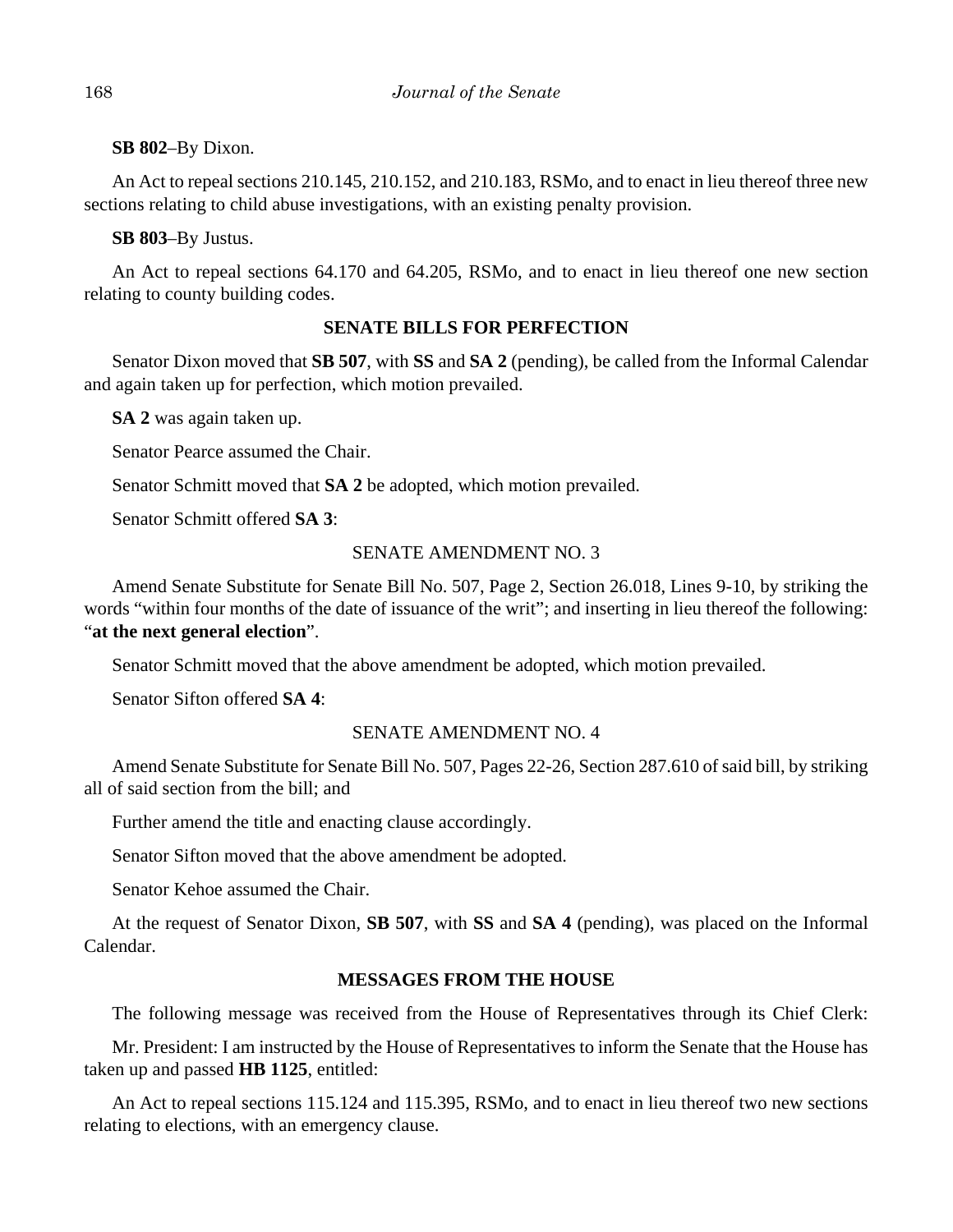Emergency clause adopted.

In which the concurrence of the Senate is respectfully requested.

Read 1st time.

## **RESOLUTIONS**

Senator Richard offered the following resolution:

#### SENATE RESOLUTION NO. 1205

WHEREAS, the Administration Committee is required by law to establish the rates of pay each year, and

WHEREAS, such rates of pay are to be the same as those established under the policies of the Personnel Division of the Office of Administration for comparable duties after examination of the rates of pay then in effect, and

WHEREAS, the rates of pay established shall become effective in January.

NOW, THEREFORE, BE IT RESOLVED by the Committee on Administration that the number, classification and rates of pay authorized for employees of the Senate shall include one department director and seven division level directors to be compensated according to Office of Administration guidelines; and the following authorized employees at rates of pay within the ranges hereby established.

|                |                                            | <b>MONTHLY</b>      |
|----------------|--------------------------------------------|---------------------|
| NO.            | CLASSIFICATION                             | <b>SALARY RANGE</b> |
| 5              | <b>Staff Attorney</b>                      | $$3,924 - $6,368$   |
| $\mathbf{1}$   | Research Analyst II                        | $$3,332 - $4,860$   |
| $\mathbf{1}$   | <b>Research Analyst IV</b>                 | $$3,924 - $6,368$   |
| 1              | <b>Assistant Director General Research</b> | $$3,924 - $6,368$   |
| 1              | Investigator                               | $$3,332 - $4,860$   |
| $\overline{4}$ | <b>Research Staff Secretary</b>            | $$2,784 - $4,053$   |
| $\overline{c}$ | <b>Budget Research Analyst II</b>          | $$3,332 - $4,860$   |
| $\overline{2}$ | <b>Budget Research Analyst III</b>         | $$3,951 - $5,744$   |
| 1              | <b>Assistant Director Budget Research</b>  | $$3,924 - $6,368$   |
| 1              | <b>Budget Staff Secretary</b>              | $$2,784 - $4,053$   |
| 3              | <b>Assistant Secretary of Senate</b>       | $$3,332 - $5,393$   |
| $\mathbf{1}$   | Enrolling & Engrossing Supervisor          | $$3,332 - $5,393$   |
| 3              | Enrolling & Engrossing Clerk               | $$2,473 - $3,460$   |
| $\mathbf{1}$   | <b>Billroom Supervisor</b>                 | $$2,473 - $3,460$   |
| 1              | <b>Billroom Clerk</b>                      | $$2,131 - $2,927$   |
| 5              | <b>Public Information Specialist</b>       | $$2,473 - $3,460$   |
| $\mathbf{1}$   | Photographer                               | $$2,784 - $3,951$   |
| 1              | <b>Administrative Assistant</b>            | $$3,332 - $5,393$   |
| 1.5            | <b>Accounting Specialist</b>               | $$2,883 - $4,053$   |
| $\mathbf{1}$   | Human Resources Specialist                 | $$3,332 - $5,393$   |
| 9              | Administrative/Office Support              | $$3,332 - $5,393$   |
| 1              | Computer Info. Technology Spec. I          | $$3,588 - $5,280$   |
| 3              | Computer Info. Technology Spec. II         | $$3,951 - $5,744$   |
| 1              | Computer Info. Technology Spec III         | $$4,764 - $6,686$   |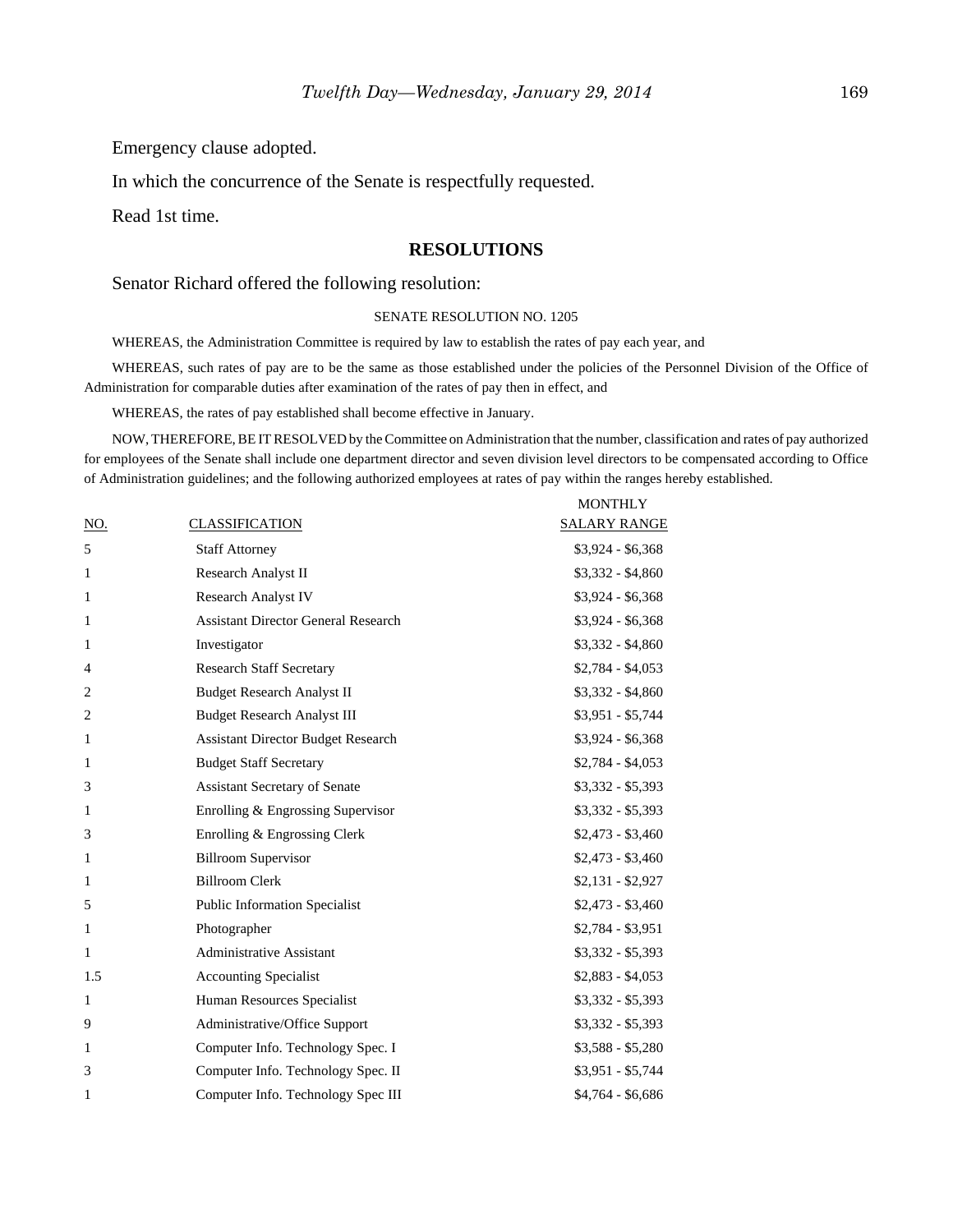|                |                                   | <b>MONTHLY</b>      |
|----------------|-----------------------------------|---------------------|
| <u>NO.</u>     | <b>CLASSIFICATION</b>             | <b>SALARY RANGE</b> |
| 2              | Computer Info. Technologist I     | $$2,473 - $3,460$   |
| 3              | Computer Info. Technologist II    | $$3,212 - $4,572$   |
| 1              | Network/Communications Specialist | $$3,951 - $5,744$   |
| 1              | Composing Equipment Operator II   | $$2,247 - $3,098$   |
| $\mathbf{1}$   | Composing Equipment Operator III  | $$2,319 - $3,212$   |
| 1              | Mailroom Supervisor               | $$2,473 - $3,460$   |
| 1              | Mailroom Technician II            | $$2,131 - $2,927$   |
| 1              | Printing Services Technician II   | $$2,131 - $2,927$   |
| 1              | Printing Services Technician III  | $$2,319 - $3,212$   |
| $\overline{2}$ | Printing Services Technician IV   | $$2,600 - $3,588$   |
| 1              | Maintenance Supervisor II         | $$2,558 - $3,546$   |
| 1              | Carpenter II                      | $$2,600 - $3,588$   |
| $\mathbf{1}$   | Maintenance Worker II             | $$2,319 - $3,212$   |
| 0.5            | Sergeant-at-Arms (Elected)        | $$2,600 - $3,588$   |
| 4.0            | <b>Assistant Doorkeeper</b>       | $$1,754 - $2,269$   |
| 0.5            | <b>Reading Clerk</b>              | $$1,754 - $2,269$   |
| 0.5            | Chaplain                          | $$1,859 - $2,467$   |
| 0.5            | <b>Security Guard</b>             | $$1,754 - $2,269$   |

BE IT FURTHER RESOLVED that the Senate Administration Committee is authorized to establish a formula setting forth the maximum amount which may be expended by each Senator and each caucus for the employment of Administrative and Clerical Assistants. Each Senator plus the President Pro Tem and The Minority Leader on behalf of their caucus will be notified of the funds available, and shall thereafter certify to the Senate Administrator the names and addresses of Administrative and Clerical Assistants. The compensation paid to the Senators' and caucus administrative and clerical assistants shall be within the limits of the categories set forth hereinabove.

BE IT FURTHER RESOLVED that the Senate Administrator, with the approval of the Senate Administration Committee, shall have the authority to cooperate and coordinate with the Chief Clerk of the House in the selection of employees, who shall be assigned to the garage, Joint Committee Staffs and the rotunda area, and who will be paid from the Joint House and Senate Contingent Fund, within the limits of the categories set out above.

BE IT FURTHER RESOLVED that the Committee on Administration has the authority to reduce, combine or consolidate positions and salaries where necessary to meet changed conditions or circumstances which arise, and may enter into contracts with consultants, provided such consultant's contract fee does not exceed the salary for the comparable position, and such consultant shall count as an employee of the Senate.

BE IT FURTHER RESOLVED that the Senate Administration Committee is authorized to adjust the foregoing pay ranges to reflect implementation of the state pay plan.

Senators Chappelle-Nadal and Curls offered Senate Resolution No. 1206, regarding the Chinese New Year, which was adopted.

#### **REFERRALS**

President Pro Tem Dempsey referred **SCR 27** to the Committee on Rules, Joint Rules, Resolutions and Ethics.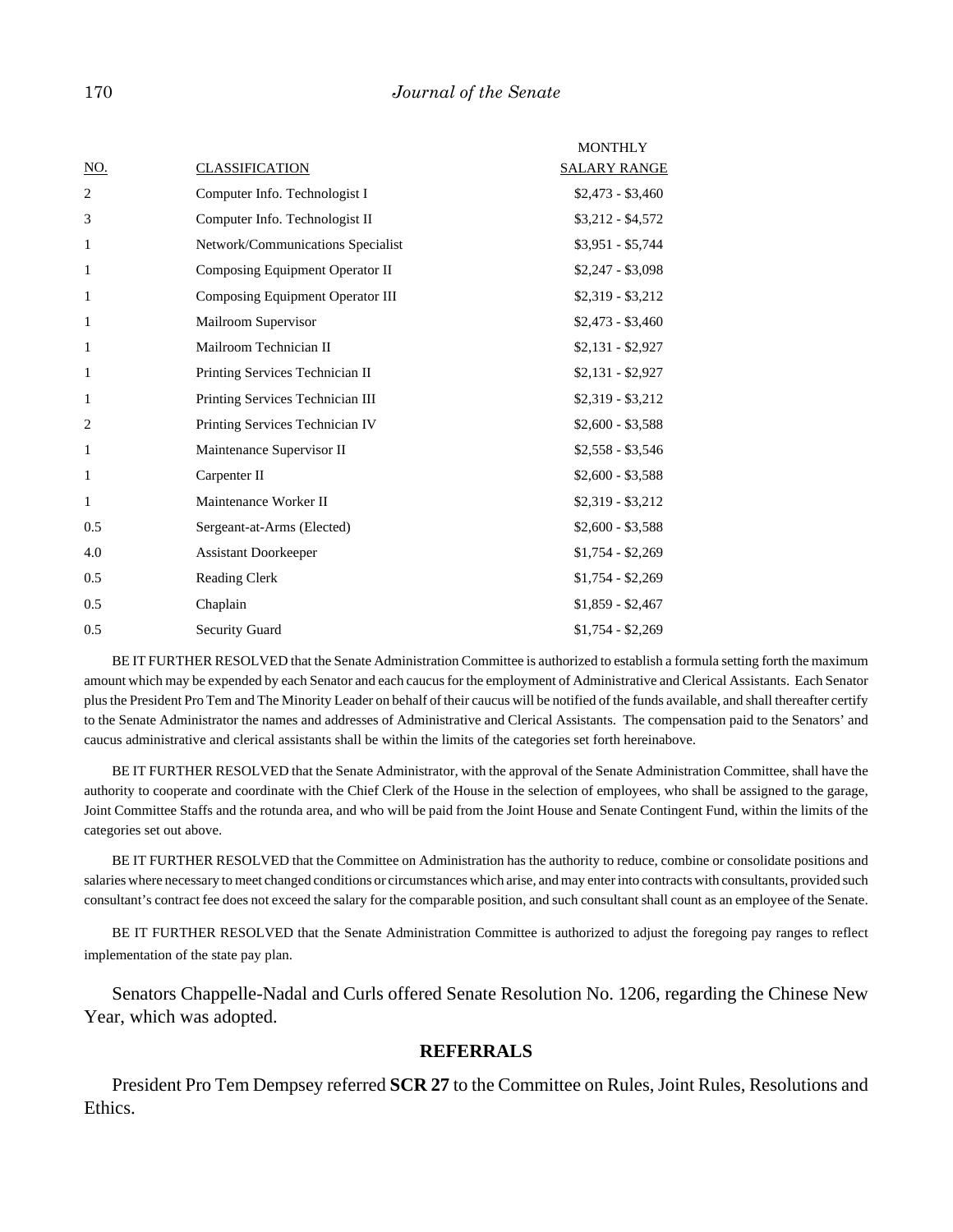## **INTRODUCTIONS OF GUESTS**

Senator Pearce introduced to the Senate, Ethan Harper, Fayette.

Senator Kraus introduced to the Senate, Daniel Duffeck, Columbia.

Senator Silvey introduced to the Senate, representatives of Youth With Vision from Clay, Platte and Ray counties.

Senator Parson introduced to the Senate, Everett Kelly, Buffalo; Clayton Jones, Nixa; and Jimmy Young, John Dismer and Paul Schmitz, Springfield; members of the Military Order of the Purple Heart.

Senator Schmitt introduced to the Senate, John and Gloria King, St. Louis.

Senator Sater introduced to the Senate, Jim McCann, Miller.

Senator Nieves introduced to the Senate, Chelsea and Mallory Moore, Troy; Nita and Cecilia Jones, Fulton; and Elise Kostial, Ellisville.

Senator Brown introduced to the Senate, his daughter, Danette Sherrill, and Linda So, Rolla.

Senator Kehoe introduced to the Senate, Eugene High School FFA advisors Ed Hager and Hannah Henley, and students Koby Limbach, Jayda Crouse, Trent Kempker, Madison Kliethermes, Garret Crouse, Alee Koetting, Cameron Massman, Samantha Suess, Abby Baldwin, Sierra Evers, Hannah Mobley, Alison Buechter, Raegan Wood, Leslie Wrinkles, Jade Ketterman, Aubrey Kauffman, Kassidy Schilp, Carson Doerhoff, Chelsea Hammond, Andy Baldwin, Daniel Beck and Jacob Hager.

Senator Rupp introduced to the Senate, Jason Cadell and Tony Shepherd, O'Fallon; Dale and Lisa Covington, and Devin Risenhoover, Wentzville; and Devin was made an honorary page.

Senator Curls introduced to the Senate, Bob Kendrick, Kansas City.

Senator Brown introduced to the Senate, Willis Corbett and Mary Kizer.

On motion of Senator Richard, the Senate adjourned under the rules.

## SENATE CALENDAR \_\_\_\_\_\_

## THIRTEENTH DAY–THURSDAY, JANUARY 30, 2014 \_\_\_\_\_\_

## FORMAL CALENDAR

#### SECOND READING OF SENATE BILLS

| SB 669-Schaaf                | SB 676-Curls |
|------------------------------|--------------|
| SB 670-Sater                 | SB 677-Curls |
| SB 671-Sater                 | SB 678-Curls |
| SB 672-Parson                | SB 679-Curls |
| SB 673-Kehoe and Wallingford | SB 680-Curls |
| SB 674-Kehoe                 | SB 681-Curls |
| SB 675-Kehoe                 | SB 682-Curls |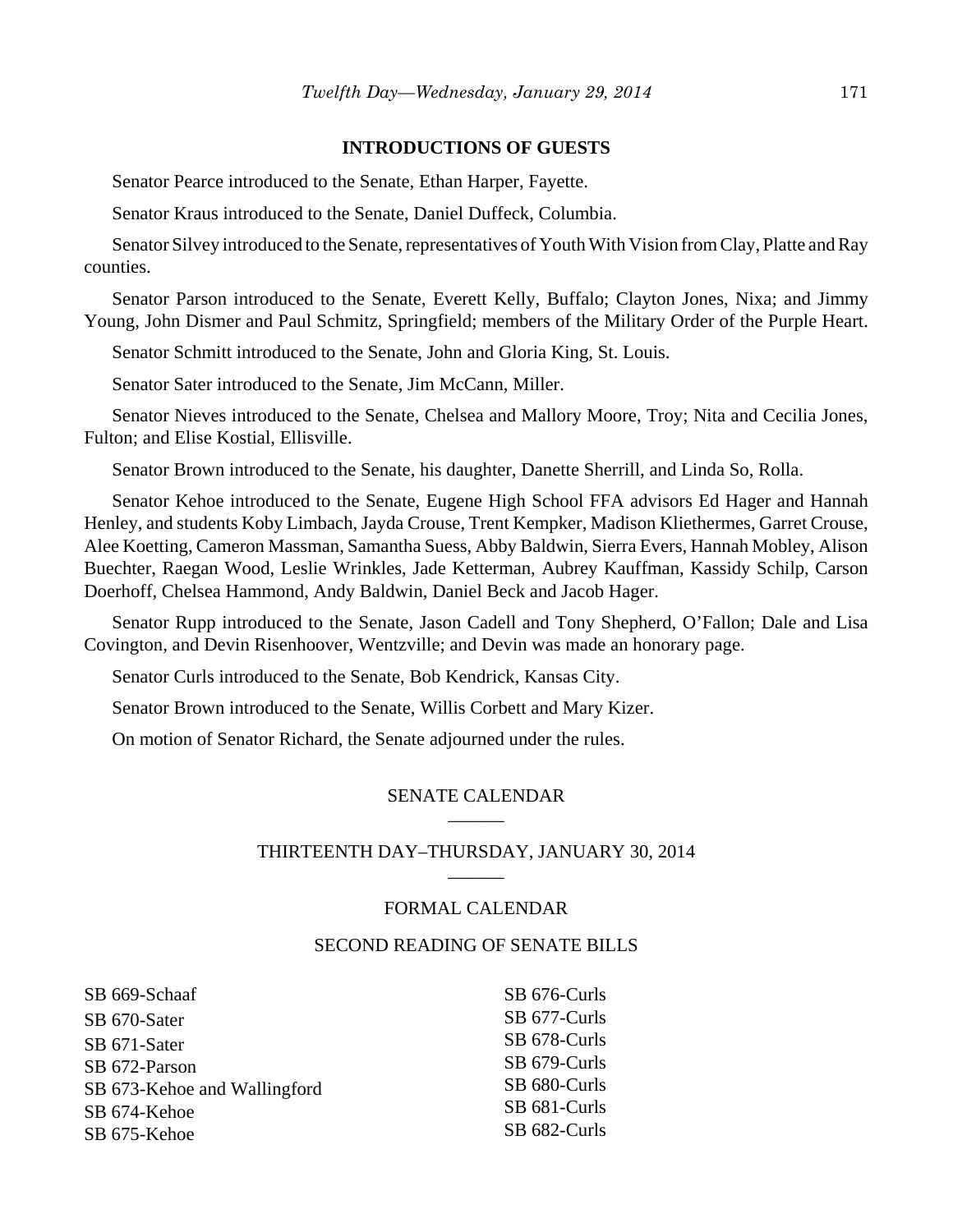SB 683-Curls and Keaveny SB 684-Holsman SB 685-LeVota SB 686-LeVota SB 687-LeVota SB 688-LeVota SB 689-Schmitt, et al SB 690-Wasson SB 691-Wasson SB 692-Wasson SB 693-Parson SB 694-Cunningham SB 695-Keaveny SB 696-Schaefer SB 697-Schaefer SB 698-Justus SB 699-Pearce SB 700-Sater SB 701-Lager SB 702-Lager SB 703-Lager SB 704-Lager SB 705-Lager SB 706-Cunningham SB 707-Wasson SB 708-Sifton SB 709-Wallingford SB 710-Walsh SB 711-Walsh SB 712-Walsh SB 713-Emery SRB 714-Lager SRB 715-Lager SB 716-Brown SB 717-Brown SB 718-Richard SB 719-Kehoe SB 720-Justus SB 721-Justus SB 722-Justus SB 723-Parson SB 724-Parson SB 725-Nieves SB 726-Chappelle-Nadal

SB 727-Chappelle-Nadal SB 728-Sifton SB 729-Romine SB 730-Nasheed SB 731-Nasheed SB 732-Keaveny SB 733-Schaefer SB 734-Cunningham SB 735-Brown SB 736-Sater SB 737-Walsh SB 738-Walsh SB 739-Romine SB 740-Lamping, et al SB 741-Rupp SB 742-Schmitt SB 743-Schmitt SB 744-Nieves SB 745-Munzlinger SB 746-Munzlinger SB 747-Munzlinger SB 748-Walsh SB 749-Walsh SB 750-Walsh SB 751-LeVota SB 752-LeVota SB 753-Keaveny SB 754-Sater and Justus SB 755-Wallingford SB 756-Schaefer SB 757-Justus, et al SB 758-Justus SB 759-Sifton SB 760-Chappelle-Nadal SB 761-Wallingford SB 762-Schaefer SB 763-Schaefer SB 764-Lager SB 765-Chappelle-Nadal SB 766-Keaveny SB 767-Schmitt, et al SB 768-Pearce SB 769-Pearce SB 770-Wallingford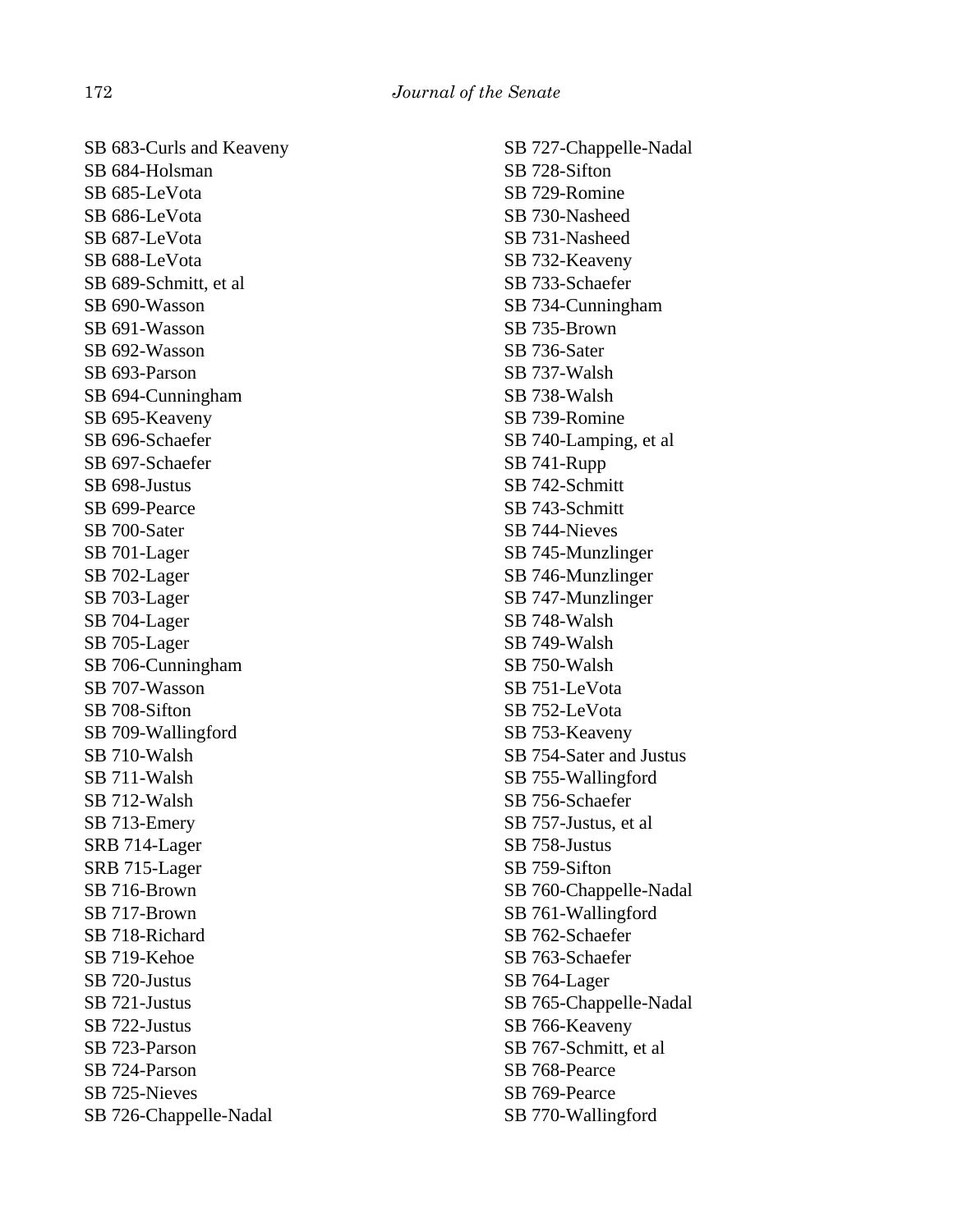SB 771-Sater SB 772-Lamping SB 773-Rupp SB 774-Dempsey SB 775-Walsh SB 776-Nieves SB 777-Nieves SB 778-Nieves SB 779-Munzlinger SB 780-LeVota SB 781-LeVota SB 782-Romine SB 783-Romine SB 784-Romine SB 785-Kehoe SB 786-Schmitt SB 787-Justus SB 788-Brown SB 789-Dixon SB 790-Dixon SB 791-Parson and Schaaf SB 792-Parson SB 793-Dixon

SB 794-Chappelle-Nadal SB 795-Lager SB 796-Parson SB 797-Nieves SB 798-Emery SB 799-Emery SB 800-Romine SB 801-Holsman SB 802-Dixon SB 803-Justus SJR 36-Schaefer and Richard SJR 37-Dixon SJR 38-Nieves SJR 39-Dixon SJR 40-Curls SJR 41-Curls SJR 42-Schmitt SJR 43-Lamping SJR 44-Schaefer SJR 45-Silvey SJR 46-Emery SJR 47-Lager SJR 48-Kehoe

# HOUSE BILLS ON SECOND READING

HB 1125-Dugger, et al

# SENATE BILLS FOR PERFECTION

SB 492-Pearce, with SCS SBs 509 & 496-Kraus, with SCS

## INFORMAL CALENDAR

# SENATE BILLS FOR PERFECTION

SB 507-Dixon, with SS  $&$  SA 4 (pending) SJR 30-Dixon

RESOLUTIONS